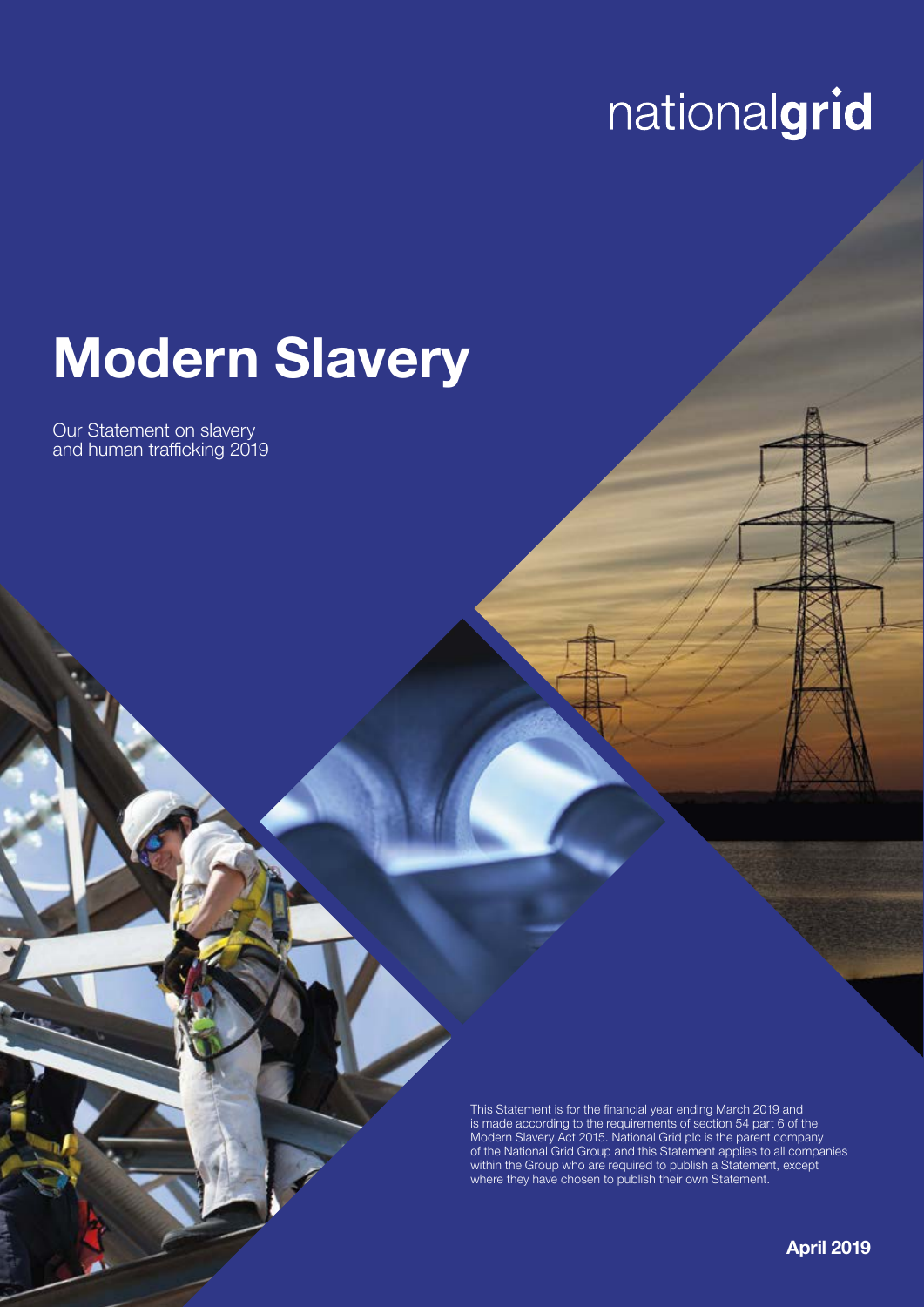## **An introduction to our**  business and values

**This Statement, which is made on behalf of the National Grid plc Board, for the financial year ending March 2019, sets out our approach to assess and mitigate the risk of slavery and human trafficking in our business and our supply chain, the progress we have made since our last statement and our future plans to ensure we continue to address this important issue.**

National Grid is one of the world's largest investor-owned utilities focused on transmission and distribution activities in electricity and gas in the UK and the US. We play a vital role in connecting millions of people to the energy they use, safely, reliably and efficiently. For the year ending 31 March 2019, our annual group turnover was £14.9bn.



#### **Purpose**

Our Purpose is to Bring Energy to Life. We believe it's crucial to have a clear sense of what we stand for as a company and what it is that binds us all together. It's what inspires us to do our best, to serve our customers and the communities we work in, and it's what makes us proud of the work we do.

#### **Vision**

Our Vision is that we will exceed the expectations of our customers, shareholders and communities today and make possible the energy systems of tomorrow, whilst ensuring we are meeting our commitments in the right way and emphasising that how we work is as important as what we do.

### **Values**

Our Values are that every day we will do the right thing and find a better way. We take pride in our reputation for being a responsible business and believe this provides opportunities to contribute to positive environmental and social changes.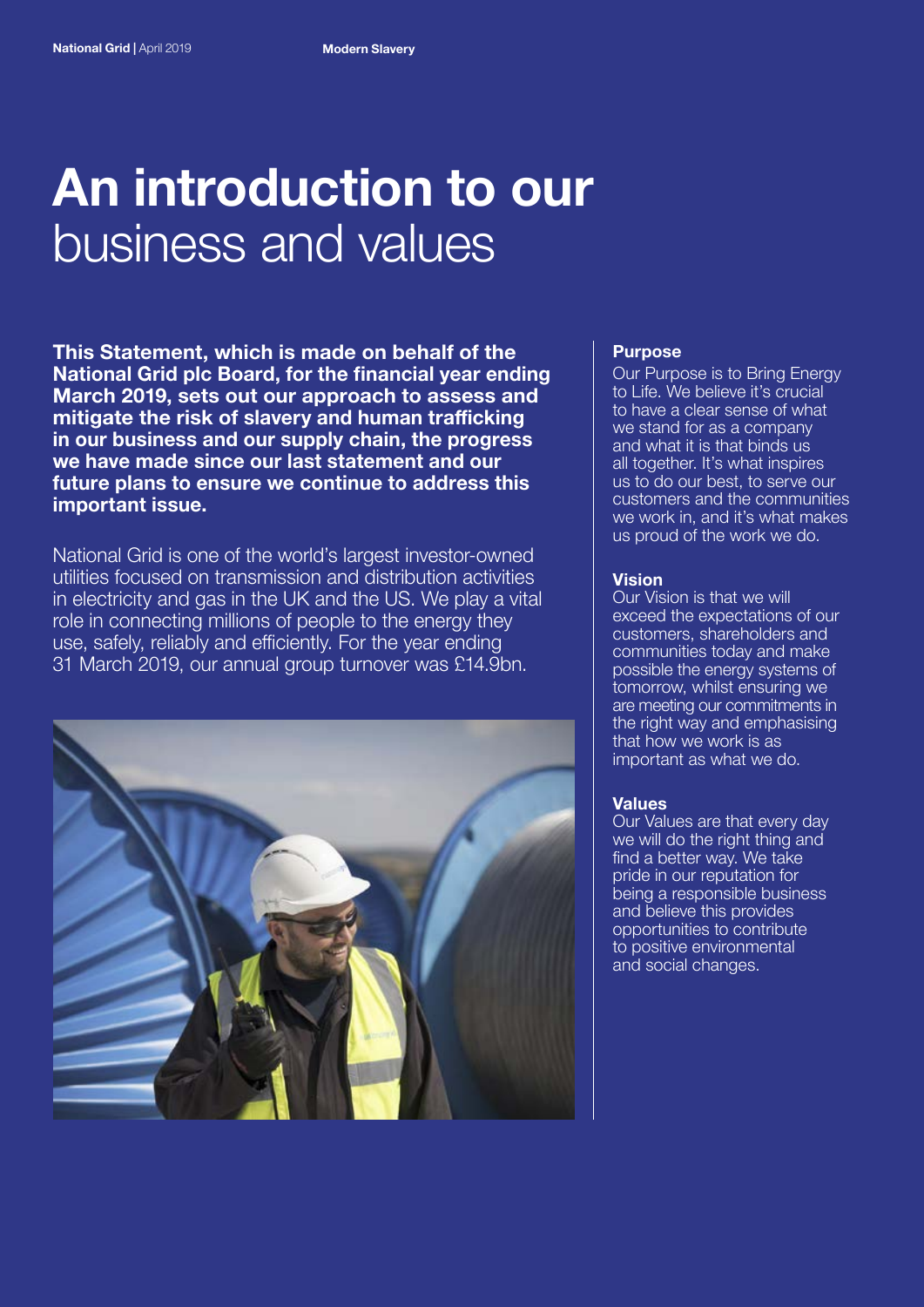### **Here is some more information about our organisation:**



**347** transmission substations



**7,660 km** of high-pressure gas pipe







**9.9m** gas meters

 $\overline{\mathcal{L}}$  and



**57,228km** of gas pipelines **1,000,000m³** Liquified Natural Gas tank space

**01**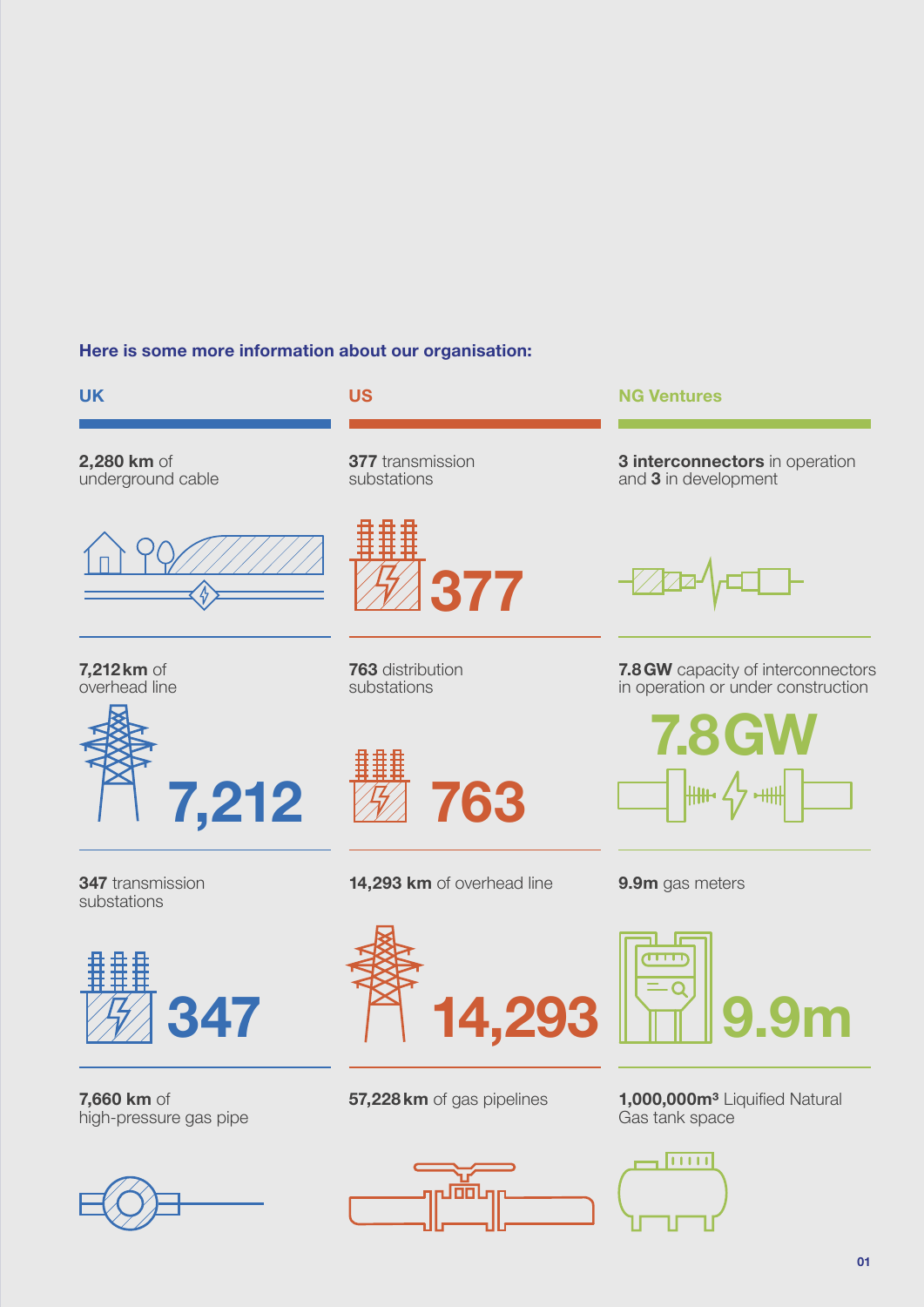# **Our people**  and supply chains

We recognise that exploitation in business and supply chains, including human trafficking and slavery, is a reality and a growing concern. Within National Grid, we continue to build our knowledge and understanding of these complex issues. We are committed to using our position as a leading client, working as a responsible business and clearly stating our expectations within our supply chain, to support the ambition of combating all forms of modern day slavery.

#### **Our people**

We employ a diverse workforce, consisting of over 22,000 people globally, predominantly in the UK and the US, 18.1% of our workforce have identified themselves to be of 'minority' racial or ethnic heritage. We recognise the value of a diverse workforce and an inclusive culture and have many initiatives to encourage and promote this. In 2017, we implemented inclusion and diversity policies, demonstrating our commitment to providing an inclusive, equal and fair working environment through driving inclusion and equal opportunities for all; ensuring the workforce, whether part-time, full time or temporary, will be treated fairly and with respect; eliminating discrimination; and ensuring selection for employment is based on merit.

We uphold the highest standards in recruitment to ensure equal opportunities and compliance with all local legislation, ensuring that all our people have the appropriate rights to work. Where we employ temporary workers, we do so via employment agencies that are contracted to ensure they apply and uphold the same standards of employment that we offer to our direct employees. Contract Managers are assigned to actively manage these contracts and are responsible for ensuring that they meet our employment requirements, including carrying out all relevant employee screening and paying the real Living Wage. We continue to monitor this area very closely, but we believe that the very stringent policies and processes we have in place mean that the risk of forced or trafficked labour being employed directly by National Grid is very low.

Our employees are supported by internal health and wellbeing programmes and initiatives and have access to an Employee Assistance helpline, which is a confidential service providing support and advice including emotional support, debt and legal advice.

#### **Here is some information about our workforce:**

| 22,000   | Our organisation has over<br>22,000 employees across<br>the UK and US        |
|----------|------------------------------------------------------------------------------|
| 74%      | of our workforce<br>is based in the US                                       |
| 26%      | of our workforce<br>is based in the UK                                       |
| 24.3%    | of our workforce<br>are female                                               |
| 44 years | The average age<br>of our employees                                          |
| 59       | Our workforce spans<br>across 59 nationalities                               |
| 18.1%    | of our workforce are from<br>'minority' racial or ethnic<br>heritage         |
| 74%      | of our employees would<br>recommend National Grid<br>as a good place to work |

#### **Our supply chains**

Across our global organisation we work with around 6,200 suppliers and we spend over £5bn with them. Our spend profile is outlined below together with details of the top 25 suppliers that represent 43% of our total spend, globally. The suppliers have been listed to provide an enhanced level of transparency regarding who we work with and are not associated with any identified risks in our supply chain.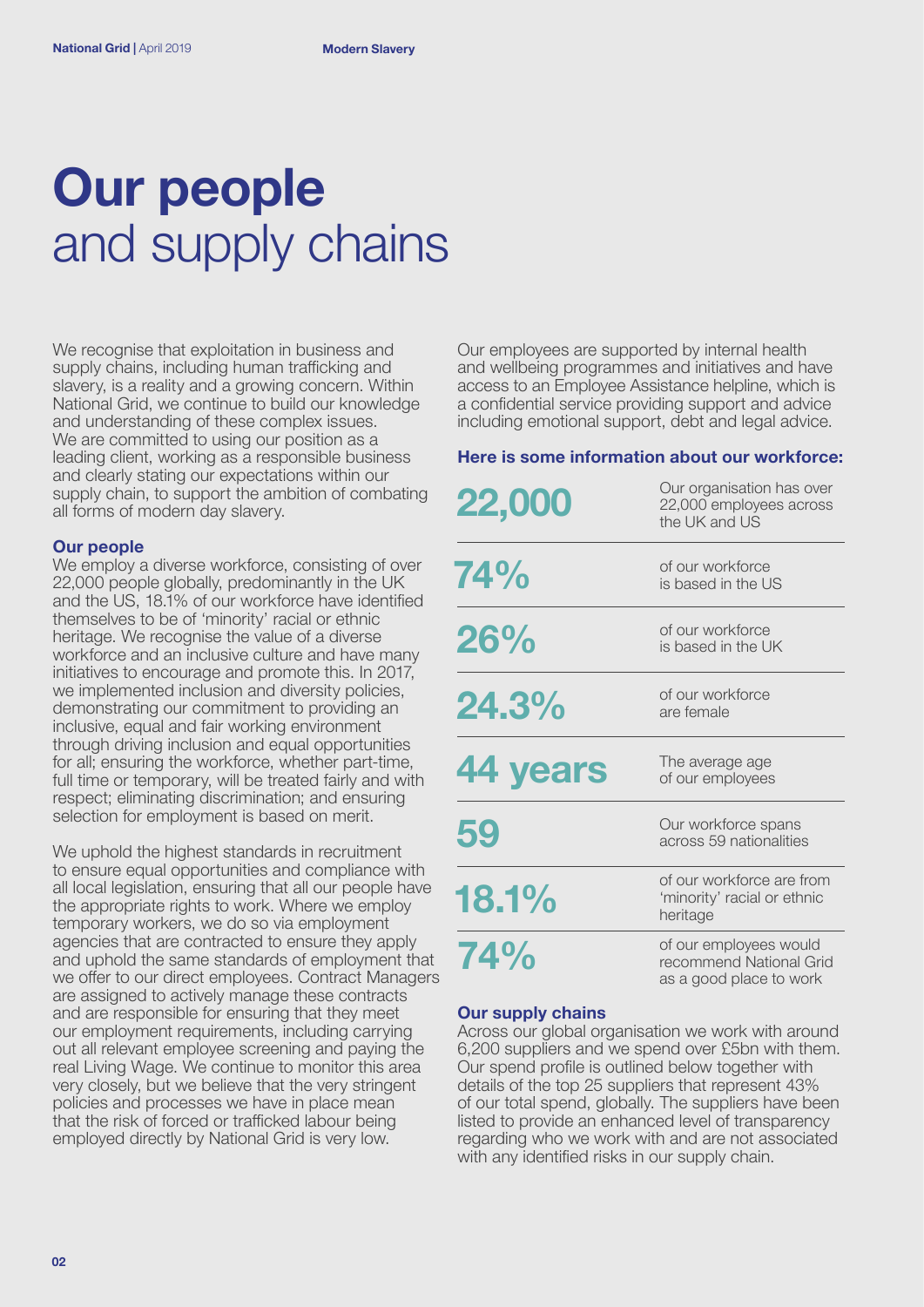In some instances, our supply chains are complex and have a global reach. We recognise that, as a client organisation, we need to clearly communicate our expectations and ethical standards through our directly contracted suppliers and further down the supply chain. We will outline later in our Statement the approach we have taken to engage with those suppliers, operating in potentially high-risk categories that were identified following desk-based risk assessments that were carried out in 2017, and how we intend to mitigate any potential risks going forward. Some suppliers listed have been involved in this supply chain engagement work to help inform our approach and we will continue to work collaboratively with them, and others identified through ongoing risk assessments in our sourcing process, to drive change.

#### **Top 25 suppliers accounting for 43% of our global supplier spend**

| <b>Supplier</b>                                                                                 | <b>Top category</b>                   |
|-------------------------------------------------------------------------------------------------|---------------------------------------|
| $ABB^*$                                                                                         | Substation Turnkey<br>- Transmission  |
| Accenture                                                                                       | It Consultancy                        |
| The Adecco Group                                                                                | <b>Recruitment Services</b>           |
| Asplundh Tree Expert*                                                                           | Works and Engineering<br>Services     |
| <b>Babcock International Group</b>                                                              | Overhead Line Services                |
| Balfour Beatty*                                                                                 | Overhead Line Services                |
| Blue Cross and Blue Shield of<br>Massachusetts Foundation<br>for Expanding Healthcare<br>Access | Personnel/Human Resources<br>Services |
| Caremark                                                                                        | Personnel/Human Resources<br>Services |
| Costain Group*                                                                                  | Compressor Maintenance                |
| Element Fleet Management                                                                        | <b>Fleet Rental Equipment</b>         |
| <b>Feeney Brothers Utility</b><br>Services                                                      | Works and Engineering<br>Services     |
| General Flectric*                                                                               | Substation Turnkey -<br>Transmission  |
| <b>Hallen Construction</b>                                                                      | Works and Engineering<br>Services     |

#### **Top 10 tier 1 countries of origin based on spend**

| <b>Tier 1 country</b><br>of origin | <b>Number of</b><br>suppliers | <b>Percentage of</b><br>spend |
|------------------------------------|-------------------------------|-------------------------------|
| <b>USA</b>                         | 3,265                         | 63.28%                        |
| <b>Great Britain</b>               | 2,831                         | 35.54%                        |
| Canada                             | 39                            | 0.53%                         |
| France                             | 10                            | 0.19%                         |
| Norway                             | 3                             | 0.12%                         |
| Germany                            | 16                            | 0.12%                         |
| Belgium                            | 18                            | 0.09%                         |
| China                              | 6                             | 0.05%                         |
| Portugal                           | 1                             | 0.02%                         |
| <b>Netherlands</b>                 | 11                            | 0.01%                         |

| <b>Supplier</b>                                                 | <b>Top category</b>                                           |
|-----------------------------------------------------------------|---------------------------------------------------------------|
| <b>International Business</b><br><b>Machines</b>                | <b>IT Consultancy</b>                                         |
| Murphy Group*                                                   | Overhead Line Services                                        |
| New England Utility<br>Constructors, Inc.,<br>a Centuri Company | Works and Engineering<br>Services                             |
| New York Paving                                                 | Road Construction &<br><b>Surfacing Services</b>              |
| <b>PwC</b>                                                      | <b>IT Consultancy</b>                                         |
| Prysmian Group                                                  | Subsea Cable Services/<br>Cables & Accessories                |
| Robert J Devereaux                                              | Works and Engineering<br>Services                             |
| Siemens                                                         | Substation Turnkey -<br>Transmission/Subsea<br>Cable Services |
| Skanska Construction                                            | Tunnelling & Shafts                                           |
| Verizon Communications                                          | <b>Telecommunication Network</b><br>Services                  |
| <b>Vodafone Group</b>                                           | <b>Telecommunication Network</b><br>Services                  |
| <b>WIPRO</b>                                                    | Software Development<br>Services                              |

\*Suppliers involved in our supply chain engagement. Data reflects the period 01/01/2018 – 31/12/18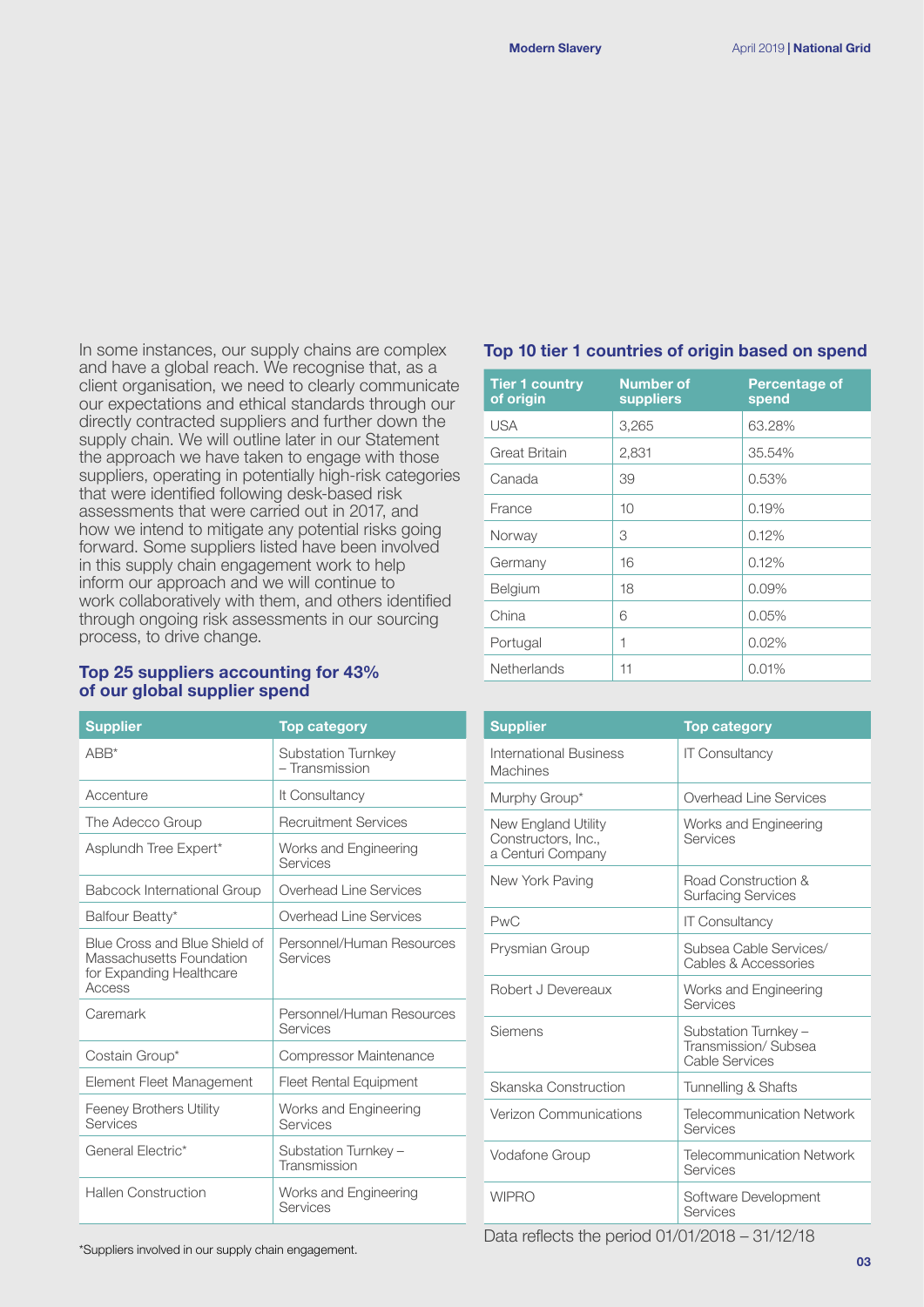## **Our policies**

Our employees, suppliers and contractors are expected to work in accordance with the highest ethical standards and to comply with all relevant laws, regulations and licences when working for National Grid.

In the UK, we are committed to paying our employees, and contractors working on our behalf, at least the real Living Wage, as set by the Living Wage Foundation, and, through contract terms and conditions, ask the same of our suppliers, when working on behalf of National Grid.

We voluntarily go beyond the requirements of the Living Wage Foundation by paying our trainees the real Living Wage.

Our expectations are set out in policies which are available to all employees internally and published on the National Grid website where appropriate.

Our **Code of Ethical Business Conduct** applies to all employees including Board members and sets out our values and the way we expect our employees to behave whilst working for National Grid. Our Code now includes a dedicated section on human rights. Every year we train our employees, using computer based training, case studies and other materials on all aspects of the Code, to raise awareness and ensure our people know what is expected of them.

Our **Disciplinary Policy** and process sets out the steps that will be taken where employees deliberately break the rules set out in the Code of Ethical Business Conduct and ensures that any issues relating to unacceptable conduct are managed effectively.



Our values and expectations are also included in our **Supplier Code of Conduct** which sets out the standards we require our suppliers to work to and which they should extend into their own supply chain. It includes references to the key international labour standards including International Labour Organisation (ILO) and the Ethical Trade Initiative (ETI) Base Code. The Code is an integral part of our pre-qualification process and is referenced in our contract terms and conditions. Our Supplier Code of Conduct is reviewed and updated annually and communicated to all our suppliers. In the UK, we have implemented an approach to enhance contract assurance activities, requiring confirmation from suppliers that they are adhering to this Code as part of an annual assurance process, and we intend to implement the same approach in the US.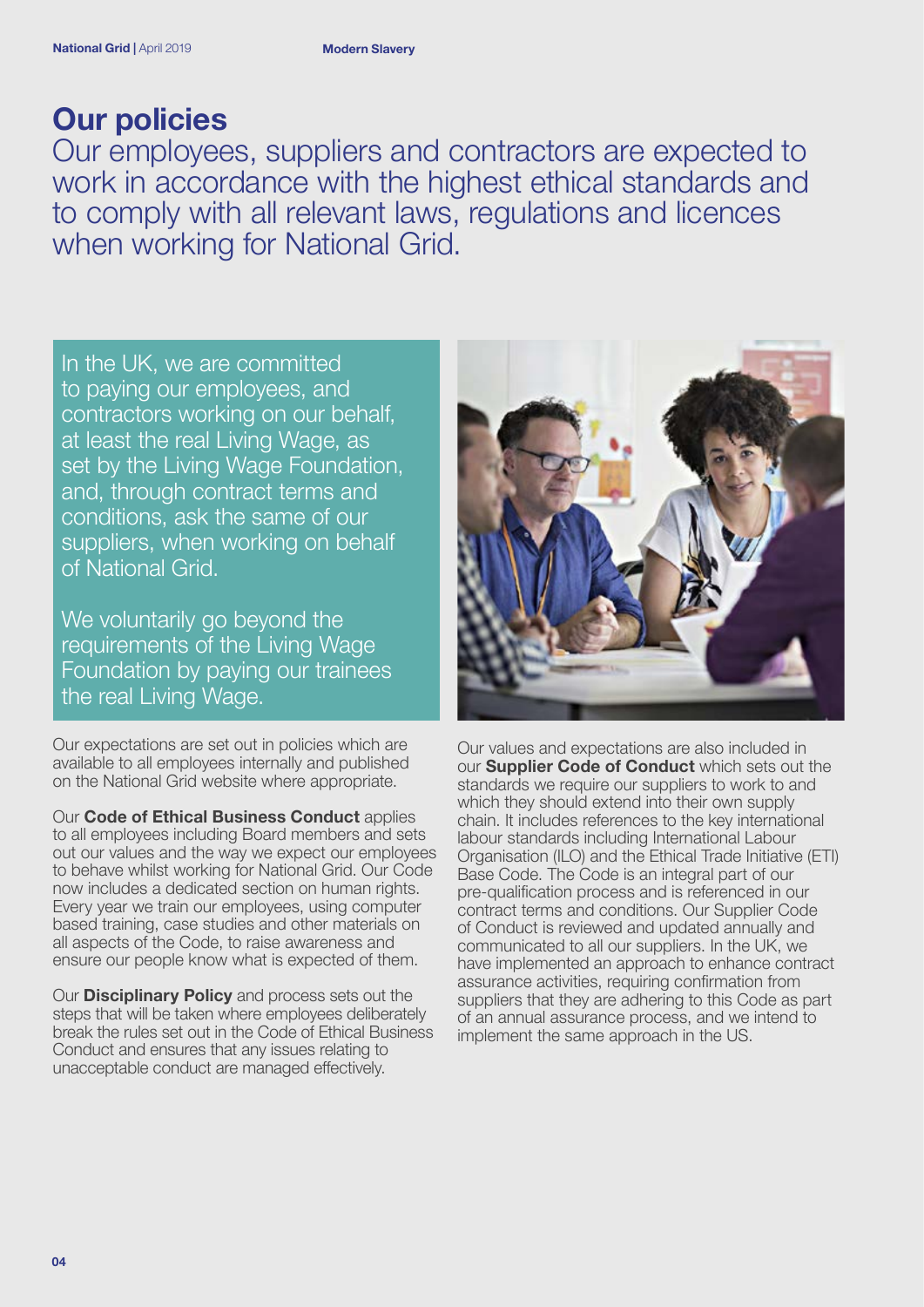Our **Employment Policies** and processes make sure that all our employees have the appropriate rights to work and are employed in accordance with local employment legislation. We believe it is important that all employees are appropriately rewarded for the work they do. We are accredited by the Living Wage Foundation, that means that we pay our direct employees, including trainees, at least the real living wage and also extend this to contractors working on behalf of National Grid. Our UK contracts include terms and conditions that require our suppliers to do the same. An annual review of the Living Wage Foundation requirements ensures our salaries are continually aligned.

We believe all companies should act responsibly by supporting and playing an active role in the communities where they operate. Our **Responsible Business Policy** sets out the framework to ensure that we do this by supporting economic, social and environmental initiatives that include enabling social mobility and supporting young people to successfully transition to work; local economic development and environmental sustainability.



During 2018, a new **Business Management** 

**System** (BMS) was introduced and is in the process of being fully implemented. It outlines what we do and how we do it, ensuring that we live up to our values of 'Do the right thing' and 'Find a better way'. The BMS defines those activities which are most important to our business. There are 20 mandatory National Grid standards that have been developed and that guide the business by defining the minimum requirements that are expected at National Grid. They include:

The **Procurement** standard. This provides the basis for employing a consistent approach, adopting best practice, and monitoring compliance in the areas that really matter.



The **Ethics** standard. This aligns with our corporate values, providing a framework for doing the right thing whilst delivering business objectives.

The **Human Resources** standard. This sets out what is expected of our leaders when managing their employees throughout the employment lifecycle.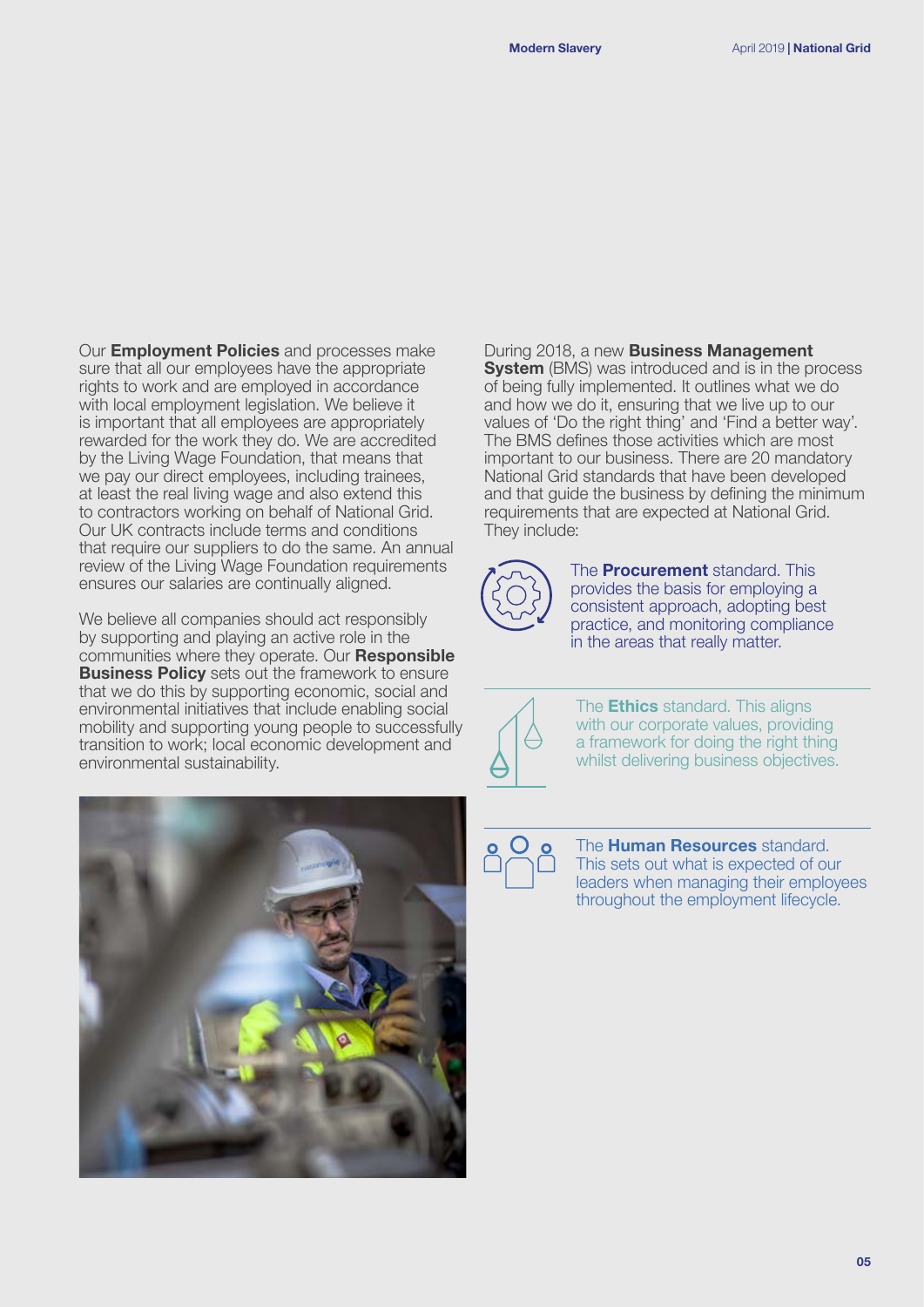## **Promoting an open culture and raising awareness**

We provide targeted training to our employees and continually promote a 'speak up' culture, which is measured through our Employee Engagement Survey. Our regional Ethics and Compliance Committees oversee our ethical standards, providing guidance and direction.

### **Safe to speak up**

Anyone can report any concerns 24/7 by telephone or email.

### **Speaking up**

We continue to promote openness and transparency, encouraging all of our employees or those working on our behalf to raise any concerns through their manager or directly with our Ethics Team. We also have confidential helplines available globally, operating 24/7. We publicise the contact information in the workplace and this year we have made the contact information more prominent on our external website, enabling anyone to report concerns anonymously should they prefer. We have policies in place to make it clear that we will support and protect 'whistle blowers' and that we will not tolerate retaliation of any kind. We continually promote a 'speak up' culture within our business and have incorporated this into our policies and training. We have focused on ensuring that people working in our supply chains are also aware of the National Grid helplines that are available to them, should they need to report a concern whilst working on our behalf. This is highlighted in our Supplier Code of Conduct and this year we have created workplace posters that detail the relevant contact numbers and information for use on our sites and within our supply chains. We encourage anyone working for, or on behalf of, National Grid to report any concerns using the numbers available.

We take all allegations of any type of unethical or illegal behaviour very seriously and we have dedicated Ethics and Business Conduct teams who are trained to deal with all issues sensitively and thoroughly. We carry out independent investigations and commit to assess any noncompliance issues, taking action accordingly. The findings from all reports are reviewed at our regional Ethics and Compliance Committees, which are made up of senior leaders from within our organisation, whose role is to oversee the ethical standards of the company.

We also provide summaries of all allegations and findings to our Group Executive and Audit Committees together with regular updates on our ethical programmes, including modern slavery.

#### **Training and awareness**

Our induction programme provides training on our values for all new starters. We have an ongoing programme where all employees receive mandatory training on our Code of Ethical Business Conduct, and, in 2018, an updated version of the computer based training was released as part of our broader ethics and compliance training strategy.

The key elements of our Code are incorporated into our Supplier Code of Conduct and provided to our suppliers. Both documents reference our approach to combating modern slavery. In 2019 we will be supporting this by producing and communicating guidance on what action should be taken should we identify any situations relating to modern slavery in our business or supply chain.

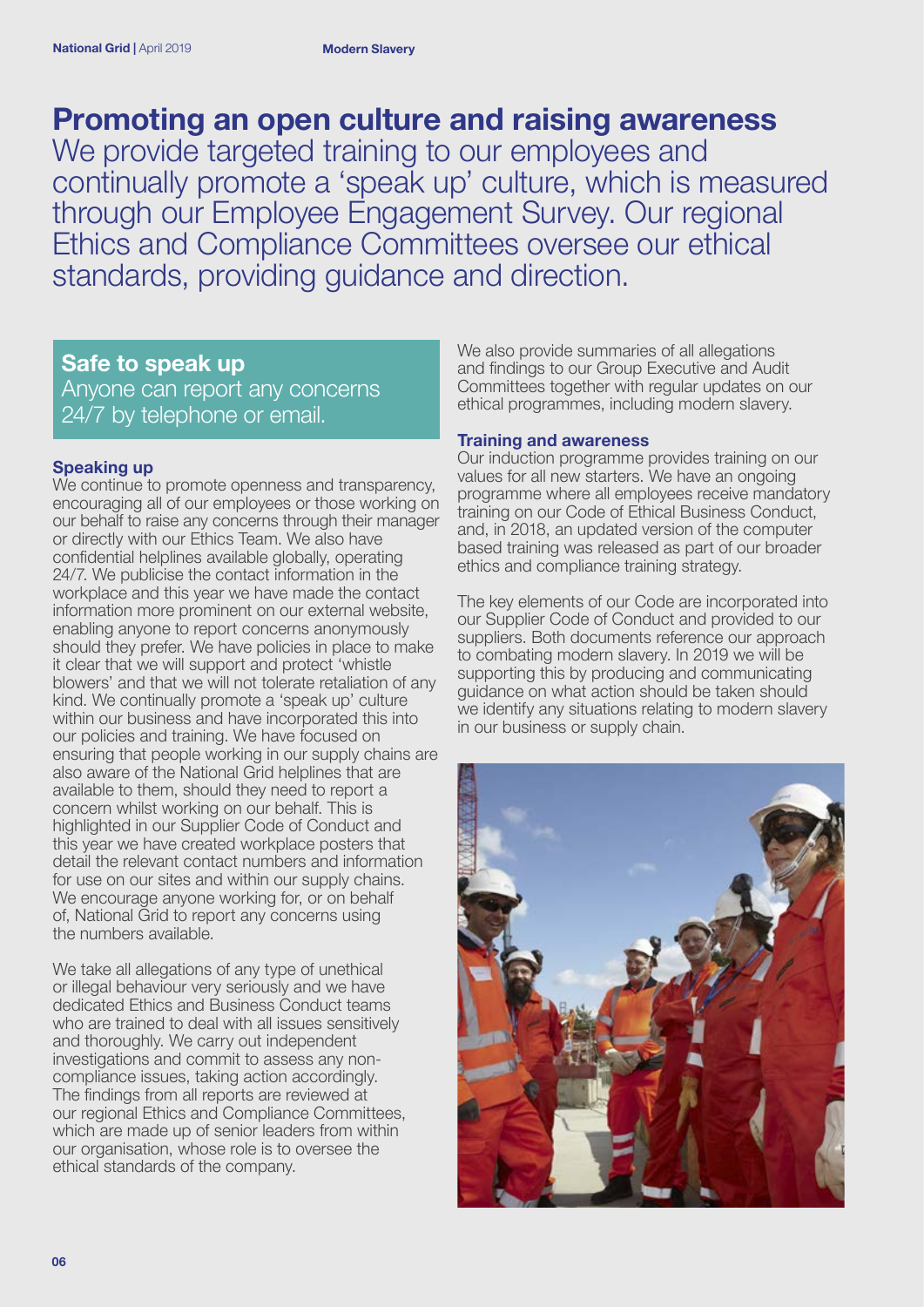

#### **Ethics communities**

In the UK and the US we have communities of Ethics Champions/Liaisons who meet regularly and who are responsible for cascading related communications locally. We develop case studies and use external articles to support the messages and share any lessons learnt. Our Ethics Champions also provide an additional avenue for discussing or raising ethical concerns.

#### **Supply chain professionals**

We know that our employees, working directly with our supply chain, need special training to understand the risks relating to modern slavery. We provide training for procurement and contract management professionals annually to refresh their knowledge and awareness of our approach to supply chain Corporate Social Responsibility (CSR) covering environmental and economic sustainability and social & human rights issues, including modern slavery.

During 2018, we have improved our training by carrying out additional training and awareness sessions including a focused session on modern slavery at our internal annual UK procurement event; raising awareness and understanding of our Supplier Code of Conduct. We have also highlighted the modern slavery requirements, through engagement with our Contract Management Community of Practice using webinars and face to face learning sessions supported by the distribution of information and articles through our internal communications. Training material is available on our internal system enabling continual access to the information.

Our contract management community told us that they wanted more training to support them in how to engage with suppliers on issues relating to modern slavery. We have developed a supplier engagement framework to support ongoing discussions between our procurement and contract management professionals, and those suppliers identified through the desk-based risk assessment conducted in 2017. This was designed to raise awareness of human rights issues, identify risks and obtain evidence that risks are being managed effectively. We will be conducting a training needs assessment in 2019 to develop an appropriate training strategy for relevant roles in the business and for key external stakeholders.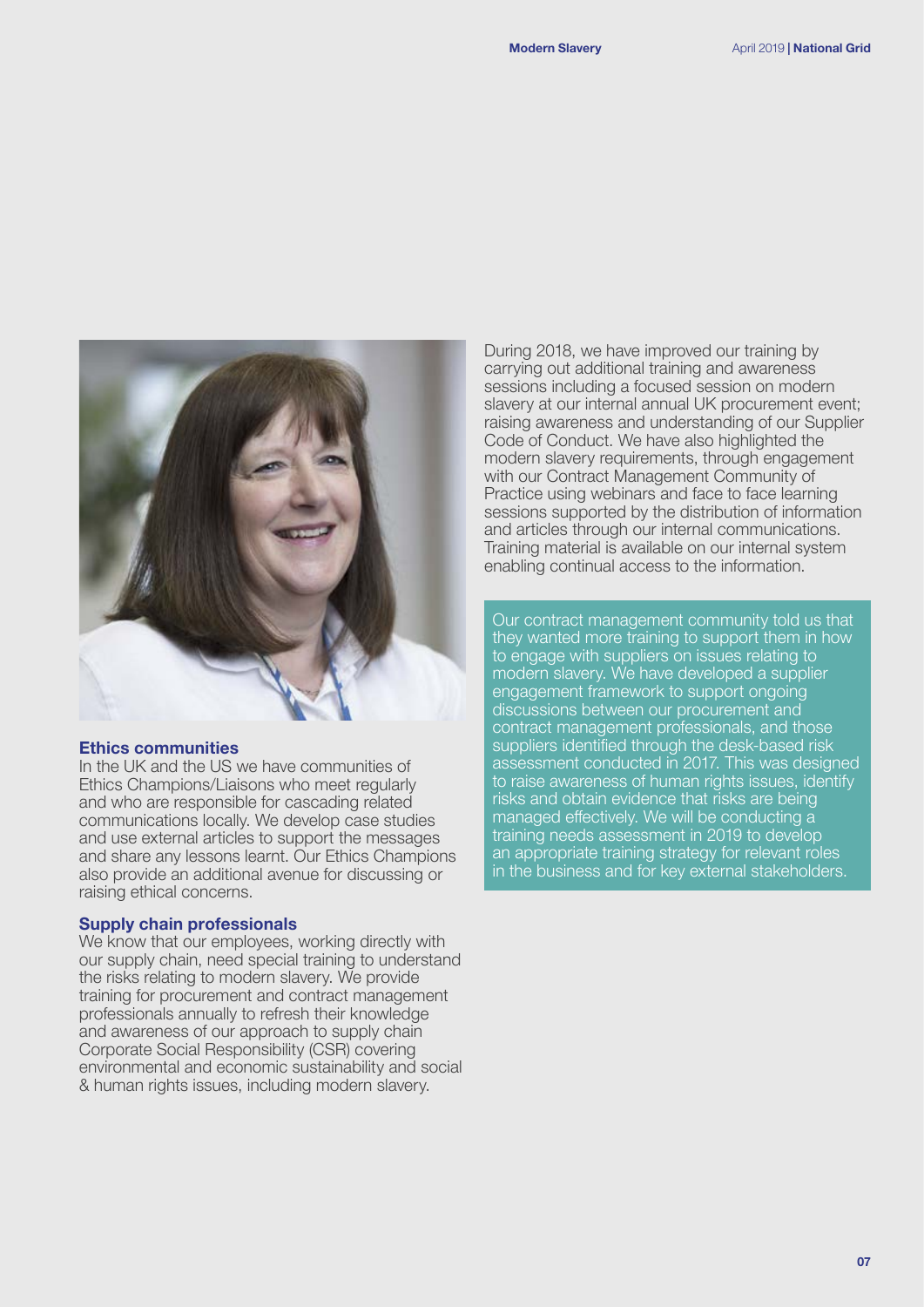## **Due diligence – what we do to check and improve**

We continue to collaborate with our peers, supply chain and external organisations to improve our approach to understanding the potential risk of modern slavery in our own supply chains and across the industry.

#### **Supply chain due diligence**

For most of our UK procurement activities, we pre-qualify our suppliers using a vendor registration system operated by Achilles called the Utilities Vendor Database (UVDB). The UVDB includes questions on slavery and human trafficking as part of the registration process. We continue to work closely with Achilles and other industry participants to enhance the pre-qualification questions relating to human rights. Certain high risk categories are determined using a risk model based on the category of spend, level of spend, location and supply chain complexity. Based on risk profile some vendors are also required to take part in the Achilles Verify Audit, with an onsite assessment of the supplier facility which includes questions on their approach to employment practice, human rights, business integrity and ethics. There is a specific question validating whether they have a slavery & human trafficking statement if required. We continually review external media and use supplier screening services to check for adverse reports, fines or sanctions against our direct suppliers and will act on anything that is highlighted via these processes.

#### **Collaborating to improve standards**

One of the key changes we made in 2018 was to introduce a programme of engagement with our suppliers and other stakeholders, that included:

- Engaging directly and working collaboratively with our suppliers and peers to understand what approaches they are taking to address the risks of modern slavery.
- Working with the Supply Chain Sustainability School (SCSS) to develop common messaging at the client level throughout the supply chain using the information and training materials available.
- Hosting a bi-annual CEO contractor forum where our senior leaders engage with their peers on issues including modern slavery.
- Attending external conferences to keep informed of best practice and take up relevant speaking opportunities to share what we are doing.
- Delivering specific training and guidance on managing supplier risk assessments and action plans, with our Contract Management Community of Practice.
- Actively communicating our Supplier Code of Conduct and reserving the right to audit our suppliers to ensure compliance against our expectations.



- Promoting the need for a more collaborative approach to supplier assessment and audit, through the SCSS and Achilles, to share information and build best practice.
- Using the established forums to gain valuable contacts with our peers and some of our key suppliers, ensuring that our efforts are consistent, targeted and effective.
- Taking forward recommendations from Action Sustainability, part of the SCSS, who undertook a high-level gap analysis against the new sustainable procurement guidance standard ISO 20400 and embedding relevant supply chain CSR criteria into our sourcing activity.

National Grid is a signatory member of the UN Global Compact and we work in support of the United Nations Sustainable Development Goals, reporting annually on how we are adopting sustainable and socially responsible policies in the areas of human rights, labour, the environment and anti-corruption. In 2018, we actively participated in the Modern Slavery Working Group facilitated by the UN Global Compact UK Network and signed up to the Construction Protocol, coordinated by the Gang Masters Labour Abuse Authority (GLAA), a non-departmental public body.

The Construction Protocol is a joint industry agreement aimed at eradicating slavery and labour exploitation in the sector. We are supporting this by committing to work in partnership to drive change and to raise awareness in the supply chain.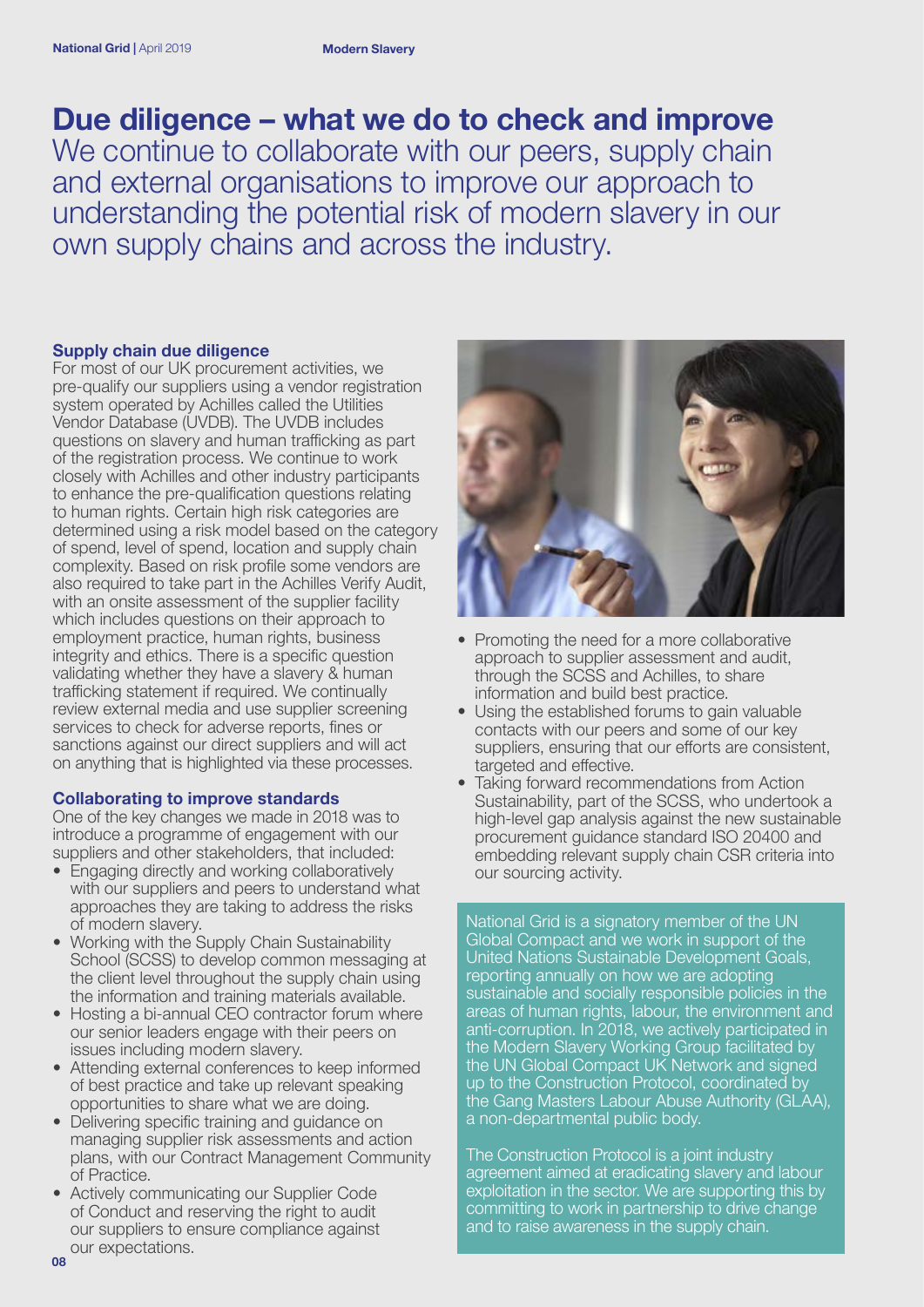## **Risk assessment and management**

We have developed a CSR risk assessment to consider any potential risks at the initial stages of our sourcing activity.

#### **Risk assessment and supplier engagement**

In 2017, we undertook a desk-based assessment of our top 250 suppliers to identify the level of potential risk in our supply chain based on key risk criteria including category, location and supply chain complexity (details of our risk assessment can be found in our 2018 Statement<sup>1</sup>). This identified 32 current suppliers operating in potentially high-risk categories and an engagement programme was developed to work with those suppliers to better understand how they are assessing and managing the areas of potential risk identified. The objective was to mutually share best practice and develop a collaborative way forward, including a set of assessment questions to frame the discussion. Guidance was provided on how to develop a response and links to available resources including Home Office guidance, Stronger Together toolkits and the bre Ethical Labour Sourcing standard (BES6002). This framework was shared with suppliers prior to individual review sessions to go through the questions and identify any areas for improvement. This process did not flag any immediate concerns. However, some common themes were identified for further action including how we should manage potential risks beyond our first tier suppliers and what action we should take if issues are identified.

We invited those suppliers we engaged with to a workshop hosted by National Grid to openly share learnings and focus on these common areas of concern. This was facilitated by the SCSS and the GLAA presented their views and experience. As an output from the workshop we have actively encouraged our suppliers to conduct similar risk assessment/heat mapping exercises with their own supply chain to provide greater visibility and transparency. We have provided links to our framework on our web based supplier portal which has been welcomed by our suppliers. We have also tasked them with developing and owning an action plan as a follow up to the workshop which will be proactively managed over the next 12 months and beyond, if needed. The overall feedback from the suppliers who attended was very positive and they welcomed the engagement approach to learn from each other.

#### **In summary, we have:**

- engaged directly with each of the suppliers that were identified as operating in potentially high-risk categories to understand what controls they have in place to mitigate the risk.
- collaborated with the UK suppliers from this group, and hosted an industry workshop, with support from the SCSS and the GLAA. to look at best practice, areas for focus and action planning.
- made our approach and documentation available to the wider supplier community via our **supplier portal** enabling them to adopt our approach for identifying the next level of potential risk in their supply chains.
- continued to work with the suppliers engaged to complete action plans.
- joined the Construction Protocol to support the agenda and to better understand the approach to mitigation and remediation if issues were identified.

We recognise that this approach was based on a point in time and that we need to embed risk assessment into our day-to-day operations. Over the past year we have developed a structured approach for our buyers so that the supply chain CSR risk criteria, including human rights, can be embedded into the initial stages of the category strategy and integrated into the sourcing process. In the UK we have embedded the relevant Achilles UVDB pre-qualification questions into this process. We have applied the CSR risk assessment to our categories of spend and this will be referenced at the start of any sourcing process. Any risks or opportunities identified will be reviewed and managed through the contract management process.

If the supplier is either unwilling or unable to make the required improvements, then we would start a formal contract review process which could result in terminating the contract and removing the supplier from our approved supplier listing.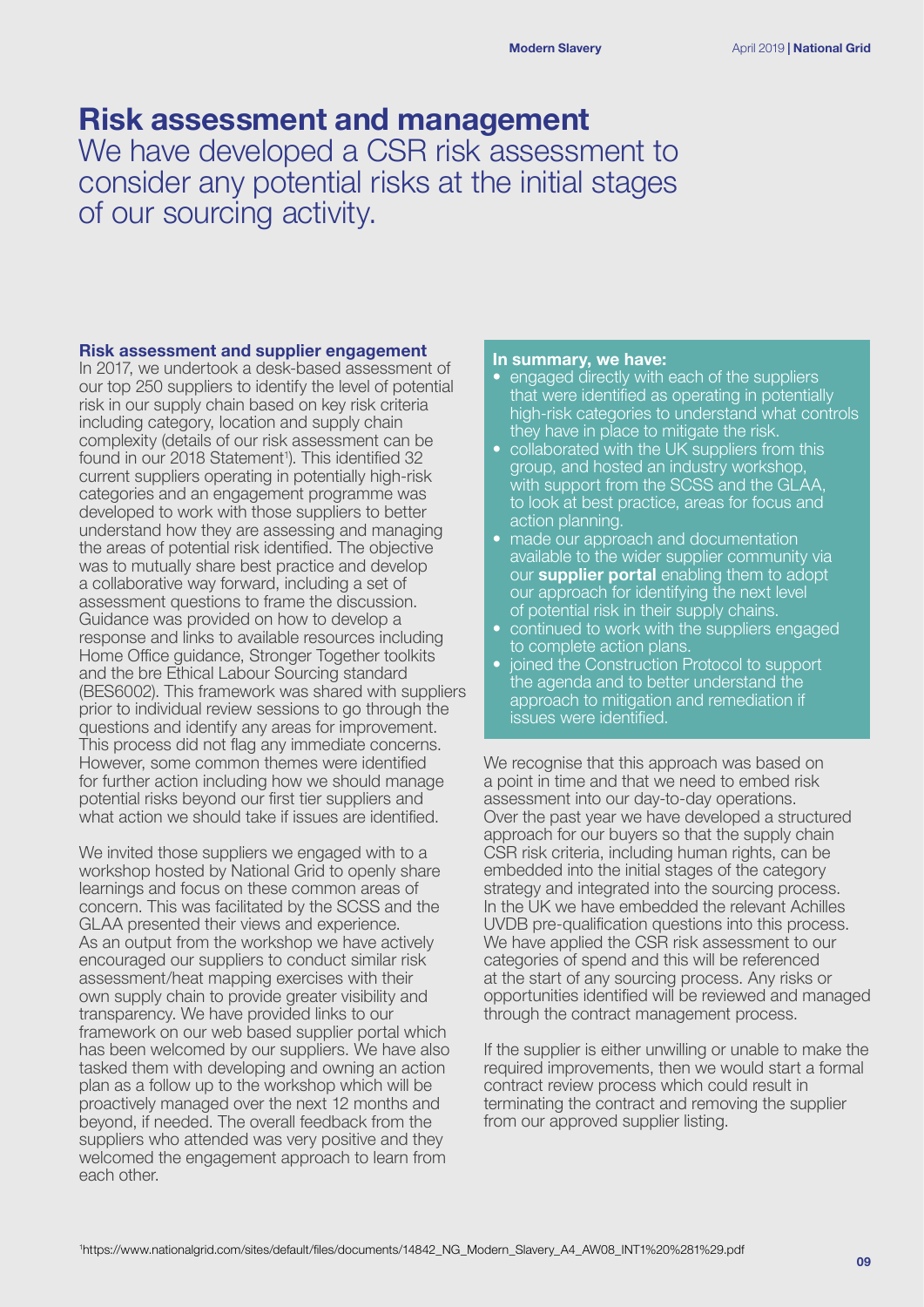### **Measuring our effectiveness** We have added additional measures to check

our progress and make sure our programmes are effective.

We have engaged with 32 current suppliers that were identified as operating in potentially high-risk categories through our desktop risk assessment process, and have incorporated risk identification into future sourcing activities.

We monitor any allegations reported to us through our internal and external helplines. As of 31 March 2019, there were no breaches of our Code of Ethical Business Conduct relating to slavery or human trafficking. We measure the effectiveness of our internal ethics programme through our Employee Engagement Survey by asking a series of questions, including how aware employees are of our procedures and how confident individuals feel about speaking up and that their concerns will be acted upon. Within our business, our Ethics Champions use the survey results to develop action plans to improve on areas highlighted by the survey.

Across our business, suppliers and peers, we are tracking and monitoring the effectiveness of our approach using the following performance indicators:

- All **32** current suppliers that were identified as operating in potentially high-risk categories have been engaged.
- Following the workshop held with this supplier group, **18** suppliers have put in place action plans to identify and address their risks.
- We have developed a **Supplier Engagement Framework** that provides details of our approach for identifying and assessing risk. This is available on our external supplier portal and has been well received.
- We have directly engaged with **15** non-supplier organisations to understand more about best practice risk assessment and how we can embed it in our sourcing activities.
- Our supplier screening has not flagged any issues relating to modern slavery in our supply chain.
- **78%** of our employees feel that they could safely raise a concern using the confidential conduct helplines.w



We are continuing to encourage active membership of the SCSS with our suppliers, encouraging them to complete available training modules to build their sustainability awareness, including a specific module on modern slavery. The level of training completed by our suppliers is available for us to view via our SCSS dashboard and we will also be using the training material available within our business to enhance knowledge and understanding.

Our ethics and compliance programmes track performance against our standards and legal requirements. These programmes include the monitoring of all our mandatory training for the Code of Ethical Business Conduct. For our procurement professionals, we are developing our training strategy for supply chain CSR.

We recognise the need to assess and manage risks beyond our tier 1 supply chain, and we will be asking those suppliers identified through our risk assessment to share what approaches they have in place for doing this.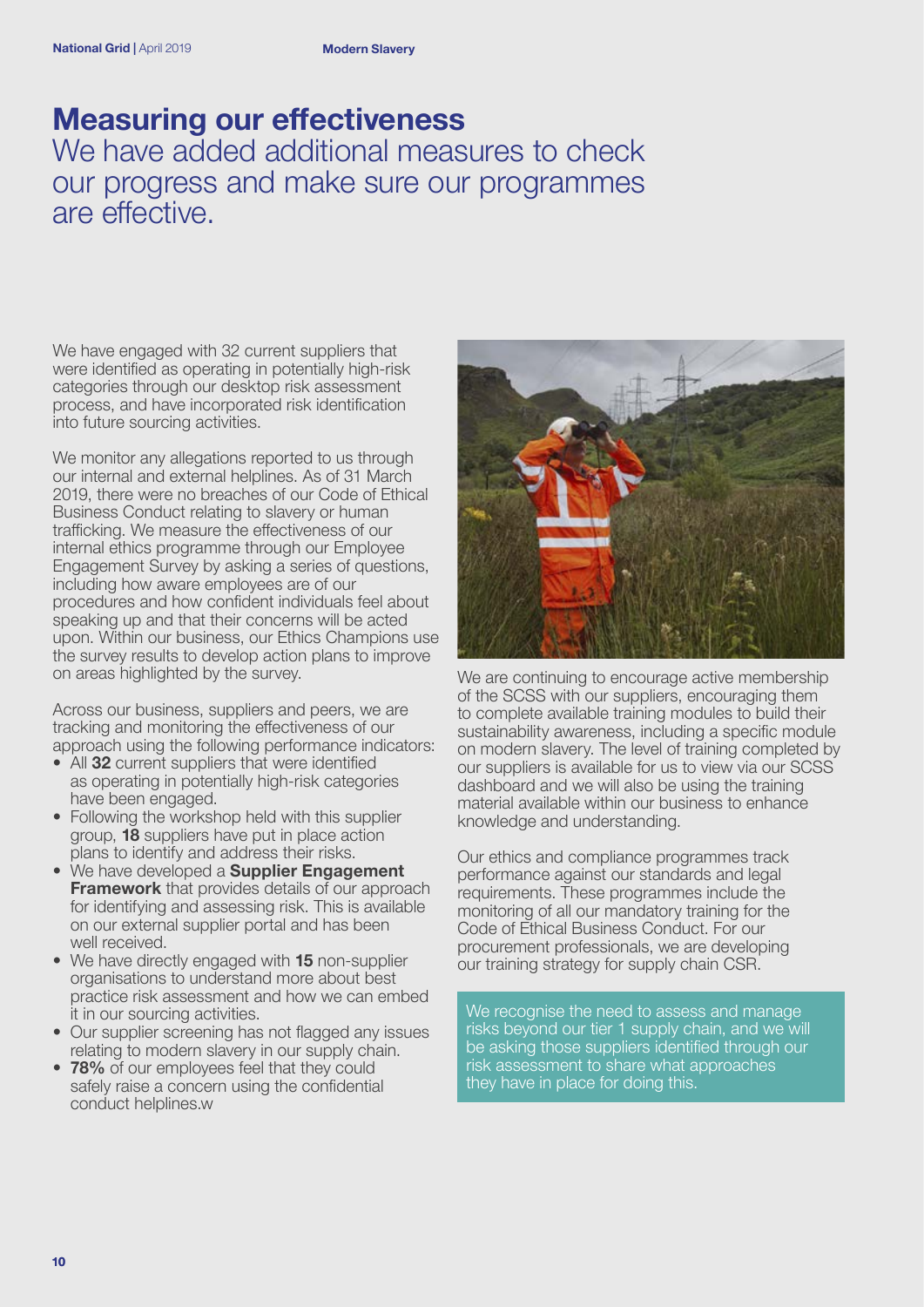## **What we have achieved and what we are focusing on next**

We have increased our supplier and industry engagement to foster a collaborative approach to identifying and mitigating the potential risks of modern slavery in our own organisation and through our supply chains too.

#### **Here is a summary of our key achievements in 2018 and our focus areas for the coming year.**

#### **2018 key achievements**

- Direct engagement with all suppliers identified through desktop risk assessment process.
- Developed and shared our Supplier Engagement Framework with the broader supplier community.
- Incorporated supply chain CSR risk assessment into our sourcing activity.
- Developed toolkits for our Procurement and Contract Management professionals to assist with risk identification and mitigation plans.
- Incorporated Modern Slavery clauses into US contractual terms and conditions.
- Collaborated with industry groups including SCSS, Achilles, bre Group and the UN Global Compact UK Network and Modern Slavery Working Group.
- Made our helpline information more easily accessible.
- Signed up to the Construction Protocol using our position to drive change in the industry.

#### **Focus areas for 2019**

- Broader strategic positioning will be developed over the coming years as part of an approach to recognise our total societal impact and how we can drive positive change and measure our effectiveness.
- Ongoing engagement with suppliers and expansion of supplier workshops and engagement in the US.
- Develop and implement a process for managing any reported/suspected human rights issues.
- Further development of our training programme and material to target high-risk areas.
- Embed human rights considerations into the sourcing process as part of our CSR risk assessment.
- Continue to use our influence as client to raise awareness and drive change.
- Ongoing engagement with SCSS, and utilising their resources in our organisation and with our suppliers.
- Work with at least one of our construction partners to carry out a 'deep dive' on how they manage risk lower down in their supply chain.



Our regional Ethics and Compliance Committees will assess our approach to modern slavery and provide updates to our Group Executive Committee and the Board on how we are doing. We continually review effectiveness of our programmes and seek external feedback on our areas of focus.

We are proud of the progress we have made over the last 12 months and recognise the need to continue to address the important issue of modern slavery in our business and supply chain.

This Statement was approved by the Board of Directors of National Grid plc on 24 April 2019 and is signed on behalf of the Board by;

5 Pettigrew

**John Pettigrew** Chief Executive